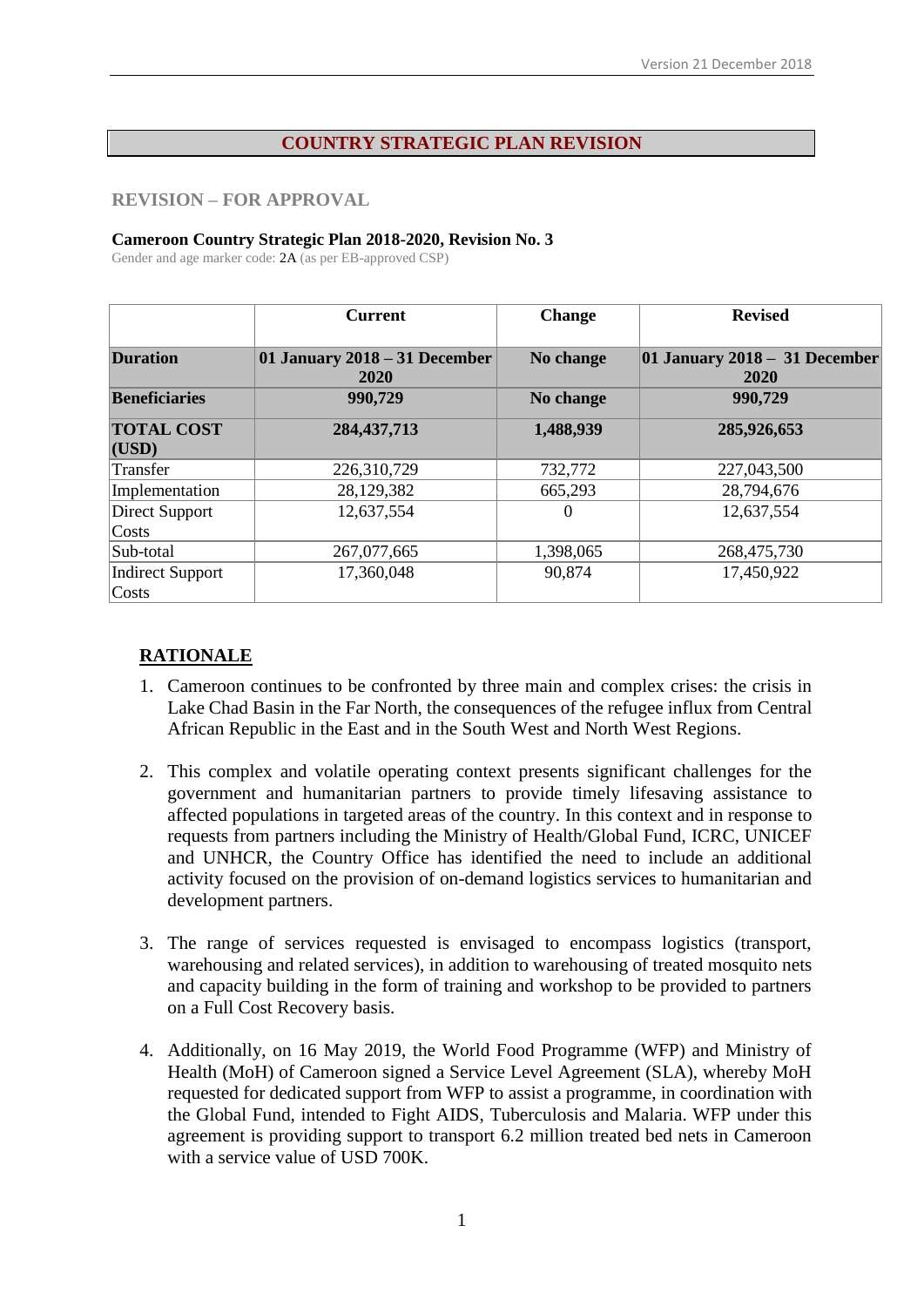- 5. The proposed budget revision (BR3) is therefore required to allow the introduction of a new activity 13 under strategic outcome 6 (Humanitarian and development partners in Cameroon have access to common services until appropriate and sustainable alternatives are available and reliable all year) to ensure the provision of efficient and rapid common services to provide timely life-saving assistance to targeted vulnerable populations.
- 6. The duration of the CSP remains unchanged from the period 1 January 2018 to 31 December 2020.

## **CHANGES**

#### **Strategic orientation**

7. The present budget revision does not affect WFP's strategic orientation in Cameroon as per the approved CSP which remains focused on saving lives and protecting livelihoods.

More specifically BR3 entails the following programmatic and operational changes:

- ➢ Create Activity 13 (Provide supply chain services to humanitarian and development partners, including transport, storage of food and non-food items) under strategic outcome 6 (Crisis Response) to provide on-demand logistics services to enable the Government, humanitarian and development partners to reach and operate in targeted areas. The planned budget is estimated at USD 1.5 million.
- ➢ Revise Activity 12 and related outputs under strategic outcome 6 (Crisis Response) with the purpose to include "development partners" in their formulation.
- ➢ Revise downwards the operational costs related to strategic outcomes 1 (Crisis Response), 2 (Resilience Building), 3 (Resilience Building), and 5 (Root Causes) based on the new corporate directive on revised international staff costs, resulting in an overall budget decrease by USD 81 thousands.
- 8. No changes will occur in activities related to strategic outcome 4 (resilience building).

#### **Strategic outcomes**

9. The current budget review does not incur any changes at the strategic outcome level. One new activity under strategic outcome 6 has been introduced, as described above.

#### *Beneficiary analysis*

10. The proposed BR3 does not affect the number of beneficiaries.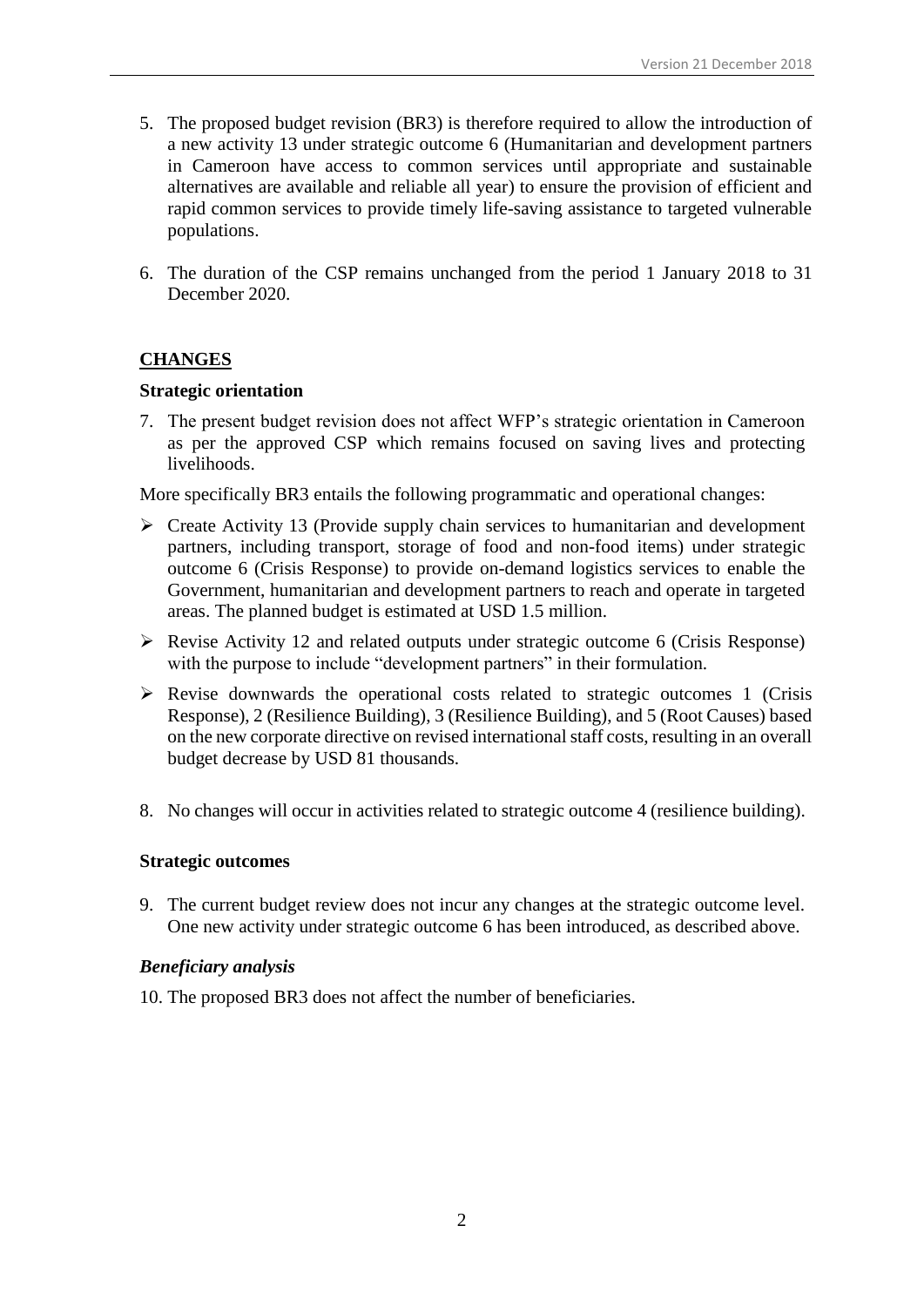|                                | TABLE 1: DIRECT BENEFICIARIES BY STRATEGIC OUTCOME, ACTIVITY AND MODALITY |                 |                            |                |                     |                |                        |              |  |
|--------------------------------|---------------------------------------------------------------------------|-----------------|----------------------------|----------------|---------------------|----------------|------------------------|--------------|--|
| <b>Strategic</b>               | <b>Activity</b>                                                           | <b>Transfer</b> | <b>Period</b>              | Women          | Men<br><b>Girls</b> |                | <b>Boys</b>            | <b>Total</b> |  |
| outcome                        |                                                                           |                 |                            | $(18 + years)$ | $(18 + years)$      | $(0-18$ years) | $(0-18 \text{ years})$ |              |  |
| $\mathbf{1}$                   | 1. Provide food and                                                       | In-kind         | Current                    | 135,888        | 124,564             | 152,874        | 152,874                | 566,200      |  |
|                                | CBTs for vulnerable<br>households affected                                |                 | Revised (no change)        | 135,888        | 124,564             | 152,874        | 152,874                | 566,200      |  |
|                                | by disasters                                                              | <b>CBTs</b>     | Current                    | 20,672         | 19,235              | 25,623         | 25,370                 | 90,900       |  |
|                                |                                                                           |                 | Revised (no change)        | 20,672         | 19,235              | 25,623         | 25,370                 | 90,900       |  |
| $\overline{2}$                 | 2. Provide food and<br>vouchers for school                                | In-kind         | Current                    |                |                     | 41,009         | 39,401                 | 80,410       |  |
|                                | feeding for food-                                                         |                 | Revised (no change)        |                |                     | 41,009         | 39,401                 | 80,410       |  |
| insecure populations           |                                                                           | <b>CBTs</b>     | Current                    |                |                     | 2,239          | 2,151                  | 4,390        |  |
|                                |                                                                           |                 | Revised (no change)        |                |                     | 2,239          | 2,151                  | 4,390        |  |
|                                | 3. Provide targeted                                                       | In-kind         | Current                    | 13,440         | 12,320              | 15,120         | 15,120                 | 56,000       |  |
|                                | seasonal food<br>assistance                                               |                 | Revised (no change)        | 13,440         | 12,320              | 15,120         | 15,120                 | 56,000       |  |
|                                | 4. Provide food                                                           | In-kind         | Current                    | 48,528         | 44,484              | 54,594         | 54,594                 | 202,200      |  |
|                                | assistance to support<br>early recovery and                               |                 | <b>Revised</b> (no change) | 48,528         | 44,484              | 54,594         | 54,594                 | 202,200      |  |
|                                | community resilience                                                      | <b>CBTs</b>     | Current                    | 43,840         | 30,578              | 36,469         | 37,179                 | 148,066      |  |
|                                |                                                                           |                 | <b>Revised</b> (no change) | 43,840         | 30,578              | 36,469         | 37,179                 | 148,066      |  |
| $\overline{3}$                 | 5. Malnutrition<br>prevention activities.                                 |                 | Current                    | 1,048          | 1,502               | 133,160        | 128,840                | 264,550      |  |
|                                | and strengthening<br>capacity                                             |                 | Revised (no change)        | 1,048          | 1,502               | 133,160        | 128,840                | 264,550      |  |
| <b>Total</b> (without overlap) |                                                                           |                 | Current                    | 150,409        | 163,282             | 349,536        | 327,501                | 990,729      |  |
|                                |                                                                           |                 | <b>Revised</b> (no change) | 150,409        | 163,282             | 349,536        | 327,501                | 990,729      |  |

## *Transfers*

11. The food ration(g/person/day) or cash-based transfer value by strategic outcome and activity will remain the same as per the previous BR2.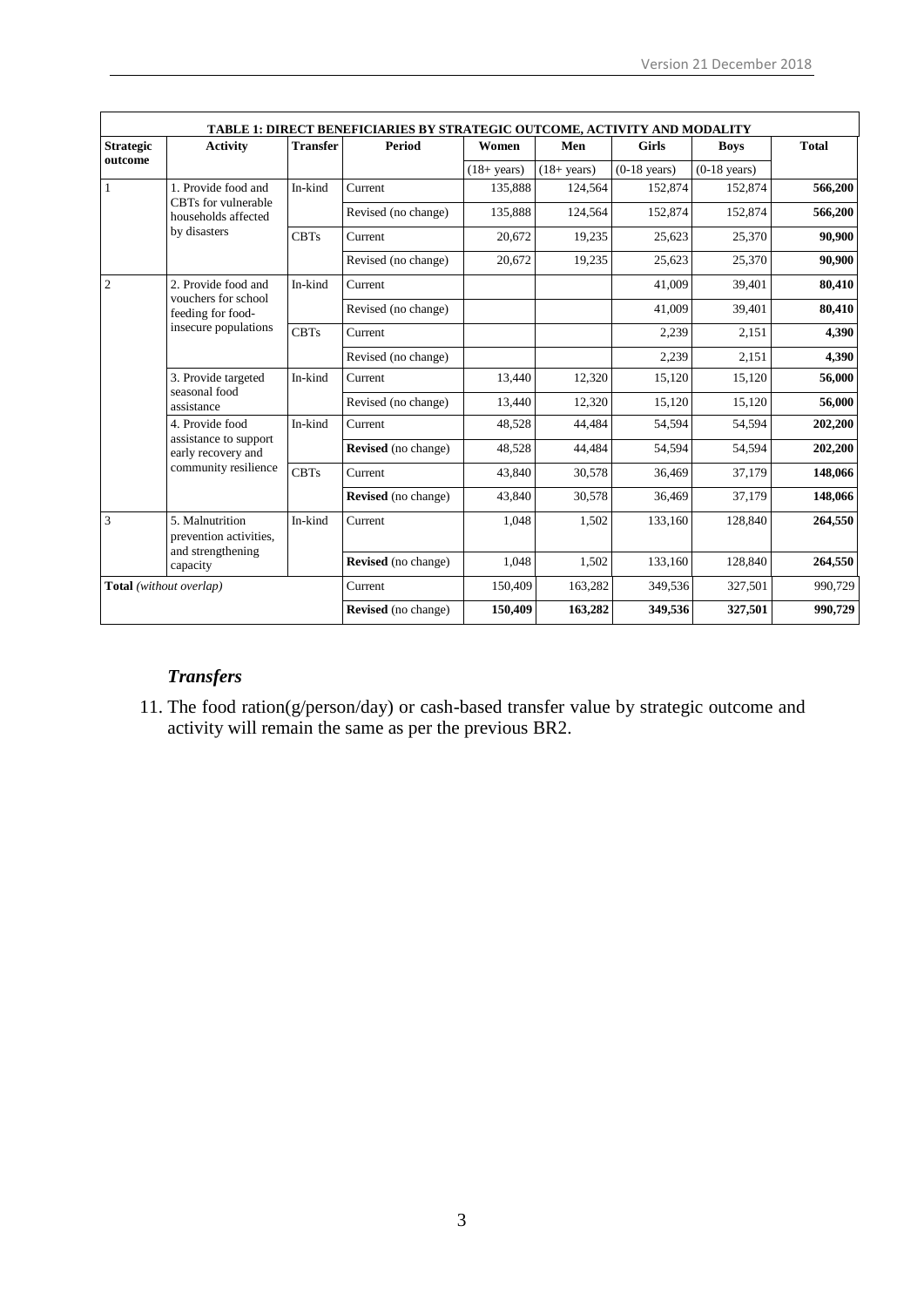| TABLE 2: FOOD RATION (g/person/day) or CASH-BASED TRANSFER VALUE (USD/person/day)<br>BY STRATEGIC OUTCOME AND ACTIVITY |                            |                                                               |                   |  |  |  |  |
|------------------------------------------------------------------------------------------------------------------------|----------------------------|---------------------------------------------------------------|-------------------|--|--|--|--|
| Strategic outcome                                                                                                      | <b>Strategic outcome 1</b> | Strategic outcome 3                                           |                   |  |  |  |  |
| <b>Activity</b>                                                                                                        | Activity 1                 | Activity 6                                                    |                   |  |  |  |  |
| <b>Beneficiary type</b>                                                                                                | IDPs, returnees, host      | <b>Additional Central African</b><br><b>Republic refugees</b> | <b>Caretakers</b> |  |  |  |  |
| <b>Modality</b>                                                                                                        | <b>Cash and food</b>       | Cash and food                                                 | Food              |  |  |  |  |
| Cereals                                                                                                                | 350                        | 350                                                           | 350               |  |  |  |  |
| Pulses                                                                                                                 | 100                        | 100                                                           | 100               |  |  |  |  |
| Oil                                                                                                                    | 35                         | 35                                                            | 35                |  |  |  |  |
| Salt                                                                                                                   | 5                          | 5                                                             | 5                 |  |  |  |  |
| Sugar                                                                                                                  |                            |                                                               |                   |  |  |  |  |
| <b>SuperCereal</b>                                                                                                     | 50                         | 50                                                            | 50                |  |  |  |  |
| SuperCereal Plus                                                                                                       |                            |                                                               |                   |  |  |  |  |
| Micronutrient powder                                                                                                   |                            |                                                               |                   |  |  |  |  |
| total kcal/day (to be completed for food<br>and cash modalities)                                                       | 2058                       | 2058                                                          | 2058              |  |  |  |  |
| percent kcal from protein                                                                                              | 12.2                       | 12.2                                                          | 12.2              |  |  |  |  |
| Cash (USD/person/day)                                                                                                  |                            | 0.62                                                          |                   |  |  |  |  |
| Multipurpose cash (USD/person/day)                                                                                     | 0.644                      |                                                               |                   |  |  |  |  |
| Multipurpose cash pass-through<br>(USD/person/day)                                                                     | 0.644                      |                                                               |                   |  |  |  |  |
| Number of feeding days per year                                                                                        | 120                        | 365                                                           | 120               |  |  |  |  |

| <b>TABLE 3: TOTAL FOOD/CASH-BASED TRANSFER REOUIREMENTS AND VALUE</b> |                       |                       |                      |                       |                      |                       |  |  |  |
|-----------------------------------------------------------------------|-----------------------|-----------------------|----------------------|-----------------------|----------------------|-----------------------|--|--|--|
| Food type/cash-based                                                  | <b>Current budget</b> |                       | <b>Increase</b>      |                       |                      | <b>Revised budget</b> |  |  |  |
| transfers                                                             | <b>Total</b><br>(mt)  | <b>Total</b><br>(USD) | <b>Total</b><br>(mt) | <b>Total</b><br>(USD) | <b>Total</b><br>(mt) | <b>Total</b><br>(USD) |  |  |  |
| Cereals                                                               | 99,674                | 31,526,751            | $\Omega$             | $\Omega$              | 99,674               | 31,526,751            |  |  |  |
| Pulses                                                                | 28,478                | 14,871,527            | $\Omega$             | 0                     | 28,478               | 14,871,527            |  |  |  |
| Oil and fats                                                          | 10,058                | 9,162,978             | $\Omega$             | $\Omega$              | 10,058               | 9,162,978             |  |  |  |
| Mixed and blended                                                     | 34,485                | 28,744,548            | $\Omega$             | $\Omega$              | 34,485               | 28,744,548            |  |  |  |
| <b>Others</b>                                                         | 1,461                 | 287,759               | $\Omega$             | $\overline{0}$        | 1,461                | 287,759               |  |  |  |
| Total (food)                                                          | 174,156               | 84,593,562            | 0                    | $\bf{0}$              | 174,156              | 84,593,562            |  |  |  |
| Cash-based transfers                                                  |                       | 44,814,684            |                      | $\Omega$              |                      | 44,814,684            |  |  |  |
| <b>Total</b><br><i>(food and CBT value)</i>                           | 174,156               | 129,408246            | 0                    | 0                     | 174,156              | 129,408,246           |  |  |  |

# *Beneficiary analysis*

12. The proposed BR3 does not affect the number of beneficiaries.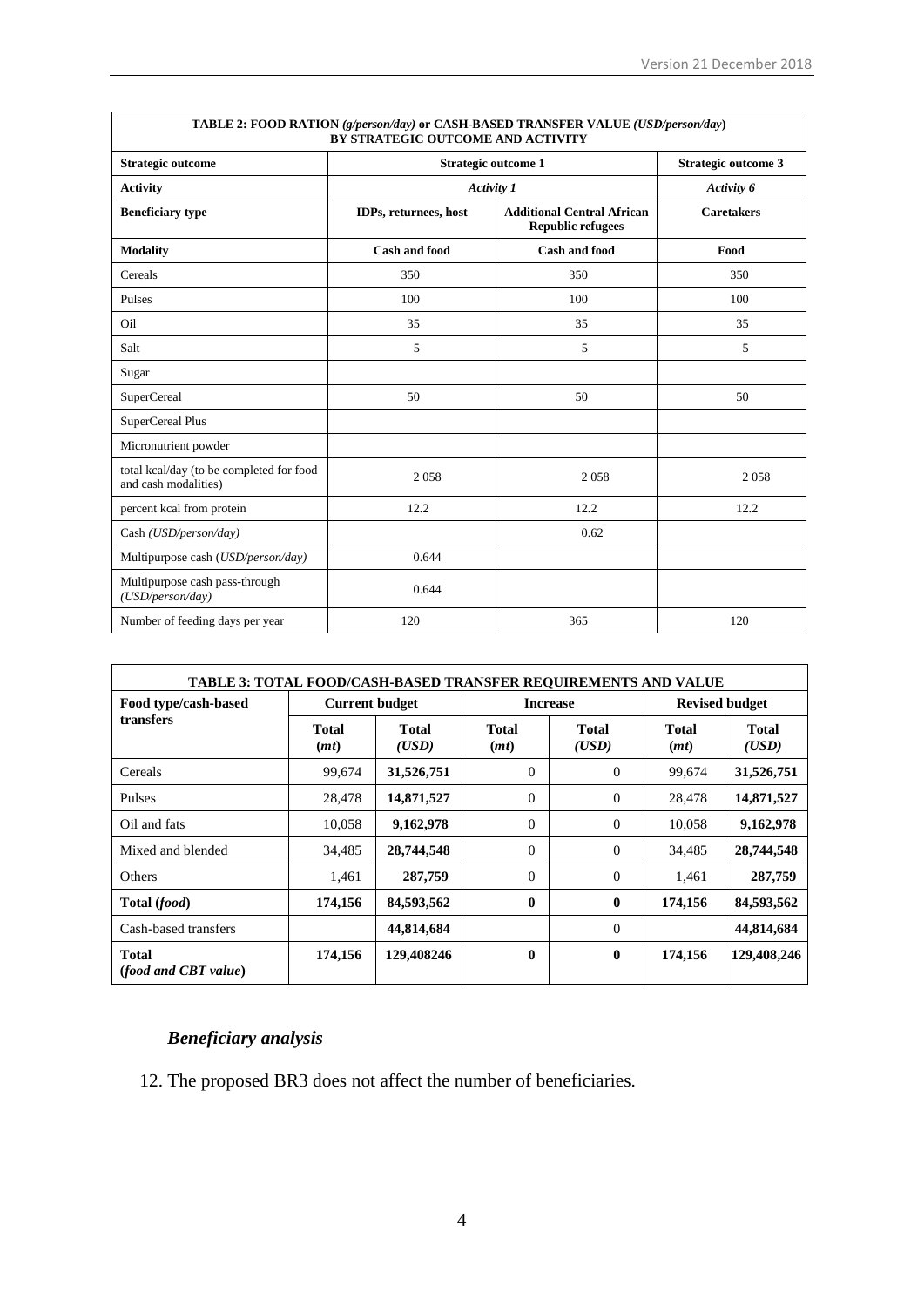## **COST BREAKDOWN**

13. These changes result in a total increase of USD 1.5 million to Cameroon's CSP as per the below tables.

| Table 4: COST BRACKDOWN OF THE REVISION ONLY (USD)          |                                       |                                  |                                       |                                       |                                       |                                       |              |
|-------------------------------------------------------------|---------------------------------------|----------------------------------|---------------------------------------|---------------------------------------|---------------------------------------|---------------------------------------|--------------|
| <b>WFP Strategic</b><br><b>Results/SDG</b><br><b>Target</b> | <b>SR01</b>                           | <b>SR01</b>                      | <b>SR02</b>                           | <b>SR03</b>                           | <b>SR 05</b>                          | <b>SR 08</b>                          |              |
| <b>WFP Strategic</b><br><b>Outcomes</b>                     | <b>Strategic</b><br><b>Outcome 01</b> | <b>Strategic</b><br>Outcome 02   | <b>Strategic</b><br><b>Outcome 03</b> | <b>Strategic</b><br><b>Outcome 04</b> | <b>Strategic</b><br><b>Outcome 05</b> | <b>Strategic</b><br><b>Outcome 06</b> | <b>Total</b> |
| Focus Area                                                  | 01 Crisis<br>Response                 | 02 Resilience<br><b>Building</b> | 02 Resilience<br>Building             | 02Resilience<br><b>Building</b>       | 03 Roots<br>Causes                    | 01 Crisis<br>Response                 |              |
| Transfer                                                    | 0                                     | 0                                | 0                                     |                                       | $-12.228$                             | 745,000                               | 732,772      |
| Implementation                                              | $-58,402$                             | $-5.106$                         | $-5,312$                              | 0                                     | $\Omega$                              | 734,113                               | 665,293      |
| Direct Support<br>Costs                                     |                                       |                                  |                                       |                                       |                                       |                                       | $\mathbf{u}$ |
| Sub-total                                                   |                                       |                                  |                                       |                                       |                                       |                                       | 1,398,065    |
| <b>Indirect Support</b><br>Costs                            |                                       |                                  |                                       |                                       |                                       |                                       | 90,874       |
| <b>TOTAL</b>                                                |                                       |                                  |                                       |                                       |                                       |                                       | 1,488,939    |

| Table 5: OVERALL CSP COST BRACKDOWN AFTER REVISION (USD) |                   |                   |                   |                   |                     |                   |              |
|----------------------------------------------------------|-------------------|-------------------|-------------------|-------------------|---------------------|-------------------|--------------|
| <b>WFP Strategic</b>                                     | <b>SR01</b>       | <b>SR01</b>       | <b>SR02</b>       | <b>SR 03</b>      | <b>SR 05</b>        | <b>SR 08</b>      |              |
| <b>Results</b><br><b>WFP Strategic</b>                   | <b>Strategic</b>  | <b>Strategic</b>  | <b>Strategic</b>  | <b>Strategic</b>  | <b>Strategic</b>    | <b>Strategic</b>  |              |
| <b>Outcomes</b>                                          | <b>Outcome 01</b> | <b>Outcome 02</b> | <b>Outcome 03</b> | <b>Outcome 04</b> | <b>Outcome 05</b>   | <b>Outcome 06</b> | <b>Total</b> |
| Focus Area                                               | Crisis Response   | Resilience        | Resilience        | Resilience        | <b>Roots Causes</b> | Crisis            |              |
|                                                          |                   | <b>Building</b>   | Building          | Building          |                     | Response          |              |
| <b>TOTAL</b>                                             | 179,226,251       | 42,969,945        | 42,075,706        | 928,737           | 5,560,385           | 15,165,629        | 285,926,652  |
| Transfer                                                 | 145,996,867       | 30.350.970        | 32,991,458        | 821,958           | 4,757,330           | 12,124,917        | 227,043,500  |
| Implementation                                           | 14,579,922        | 7.998.994         | 4.578.451         | 6,176             | 207,619             | 1,423,513         | 28,794,675   |
| Direct Support                                           | 7.710.771         | 1,997,402         | 1.937.795         | 43,920            | 256,070             | 691,596           | 12,637,554   |
| Costs                                                    |                   |                   |                   |                   |                     |                   |              |
| Sub-total                                                | 168,287,560       | 40,347,367        | 39,507,705        | 872,053           | 5,221,019           | 14,240,027        | 268,475,730  |
|                                                          |                   |                   |                   |                   |                     |                   |              |
| <b>Indirect Support</b>                                  | 10.938.691        | 2,622,579         | 2.568,001         | 56,683            | 339,366             | 925,602           | 17,450,922   |
| Costs                                                    |                   |                   |                   |                   |                     |                   |              |